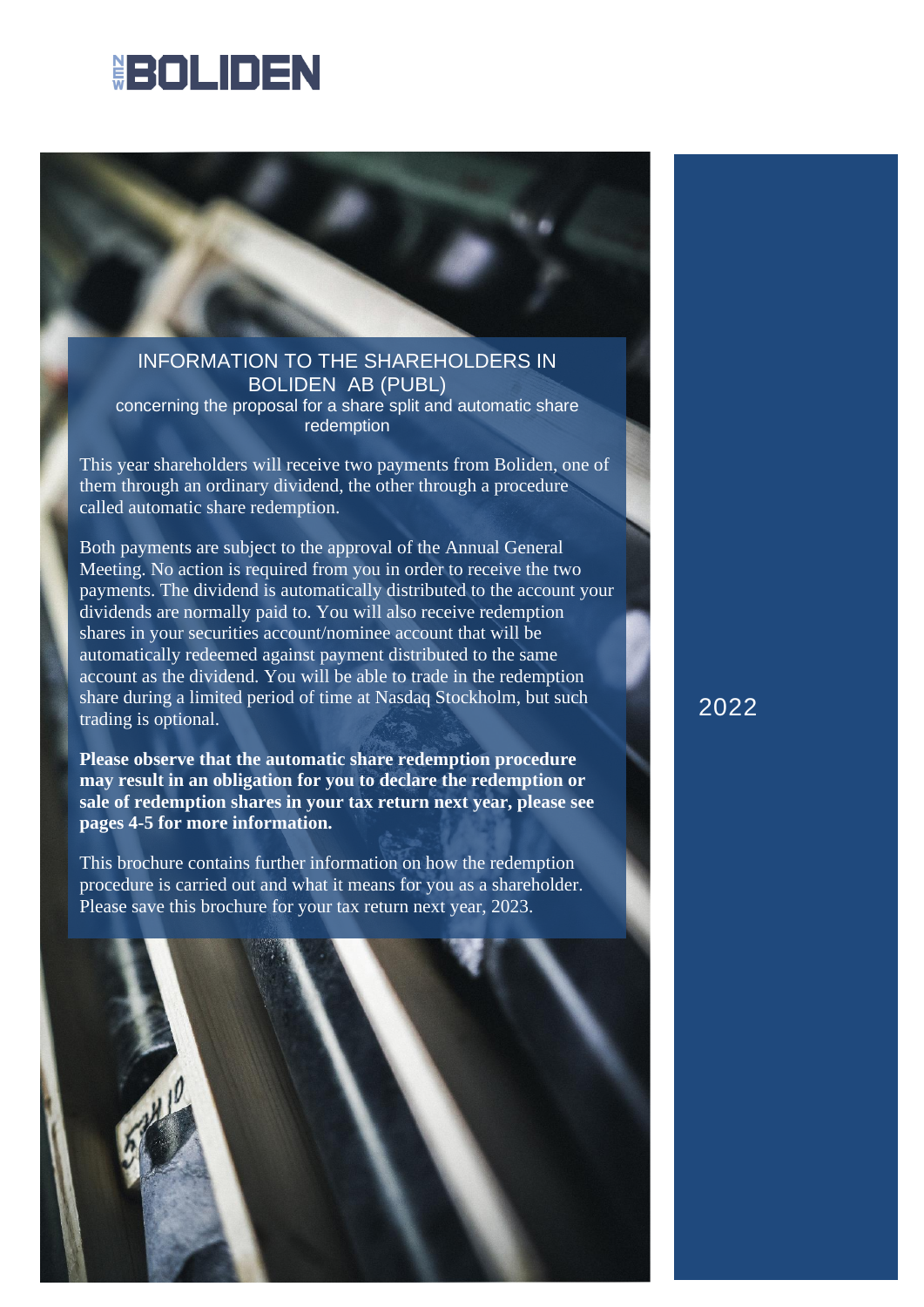# **HEOLINEN**

## **BRIEF DESCRIPTION OF THE REDEMPTION PROCEDURE**

The Annual General Meeting in Boliden AB on April 28, 2022 is proposed to resolve on a share split and redemption of shares.

As a result of the proposal, each share in Boliden will be split into two, one of which will be a redemption share. On the shareholders' securities accounts/nominee accounts, the redemption shares will be referred to as BOL IL.

The redemption shares will be traded on Nasdaq Stockholm from and including May 13, 2022 up to and including June 3, 2022. All redemption shares will then automatically be redeemed for SEK 15.50 per share, on or about June 13, 2022.

Payment will be made through Euroclear Sweden AB ("Euroclear") into the yield account linked to your securities account/nominee account, if your shares are directly registered. Nominee-registered shareholdings will be processed in accordance with each nominee's routines.

| The Annual General Meeting resolves on the<br>proposed share split and redemption of shares<br>April 28, 2022         |                                                            |  |  |  |
|-----------------------------------------------------------------------------------------------------------------------|------------------------------------------------------------|--|--|--|
|                                                                                                                       |                                                            |  |  |  |
| Last day of trading in the Boliden share before<br>share split and including the right to receive<br>redemption share | May 10, 2022                                               |  |  |  |
|                                                                                                                       |                                                            |  |  |  |
| Record date for share split and receipt of<br>redemption shares                                                       | May 12, 2022                                               |  |  |  |
|                                                                                                                       |                                                            |  |  |  |
| Trading in redemption shares                                                                                          | May $13 -$<br>June 3, 2022                                 |  |  |  |
|                                                                                                                       |                                                            |  |  |  |
| Payment of redemption amount, on or about                                                                             | June 13, 2022                                              |  |  |  |
|                                                                                                                       |                                                            |  |  |  |
| Any obligation to declare sale or redemption of<br>redemption shares                                                  | 2023 (in the tax<br>return for the<br>income year<br>2022) |  |  |  |

### *THE REDEMPTION PROCEDURE REQUIRES THE FOLLOWING RESOLUTIONS BY THE ANNUAL GENERAL MEETING 2022:*

- ➢ Split of each share into two shares, one of which will be a redemption share.
- ➢ Reduction of the share capital by redemption of the redemption shares.
- $\triangleright$  Increase of the share capital by way of a bonus issue.

## **TABLE OF CONTENTS**

| <b>BRIEF DESCRIPTION OF THE</b><br><b>REDEMPTION PROCEDURE</b>      |   |
|---------------------------------------------------------------------|---|
| THE REDEMPTION PROCEDURE<br><b>STEP-BY-STEP</b>                     | 2 |
| <b>TIMETABLE FOR SHARE SPLIT</b><br><b>AND REDEMPTION OF SHARES</b> | 3 |
| <b>TAX CONSIDERATIONS IN</b><br><b>SWEDEN</b>                       | 4 |
| <b>QUESTIONS AND ANSWERS</b>                                        | 6 |
| <b>FINANCIAL EFFECTS OF THE</b><br><b>REDEMPTION PROCEDURE</b>      | 7 |
| <b>BACKGROUND AND REASONS</b>                                       |   |

### *SHARE INFORMATION*

| ISIN-code for redemption shares   | SE0017768724 |  |
|-----------------------------------|--------------|--|
| Ticker for redemption shares      | BOL IL       |  |
| New ISIN-code for ordinary shares | SE0017768716 |  |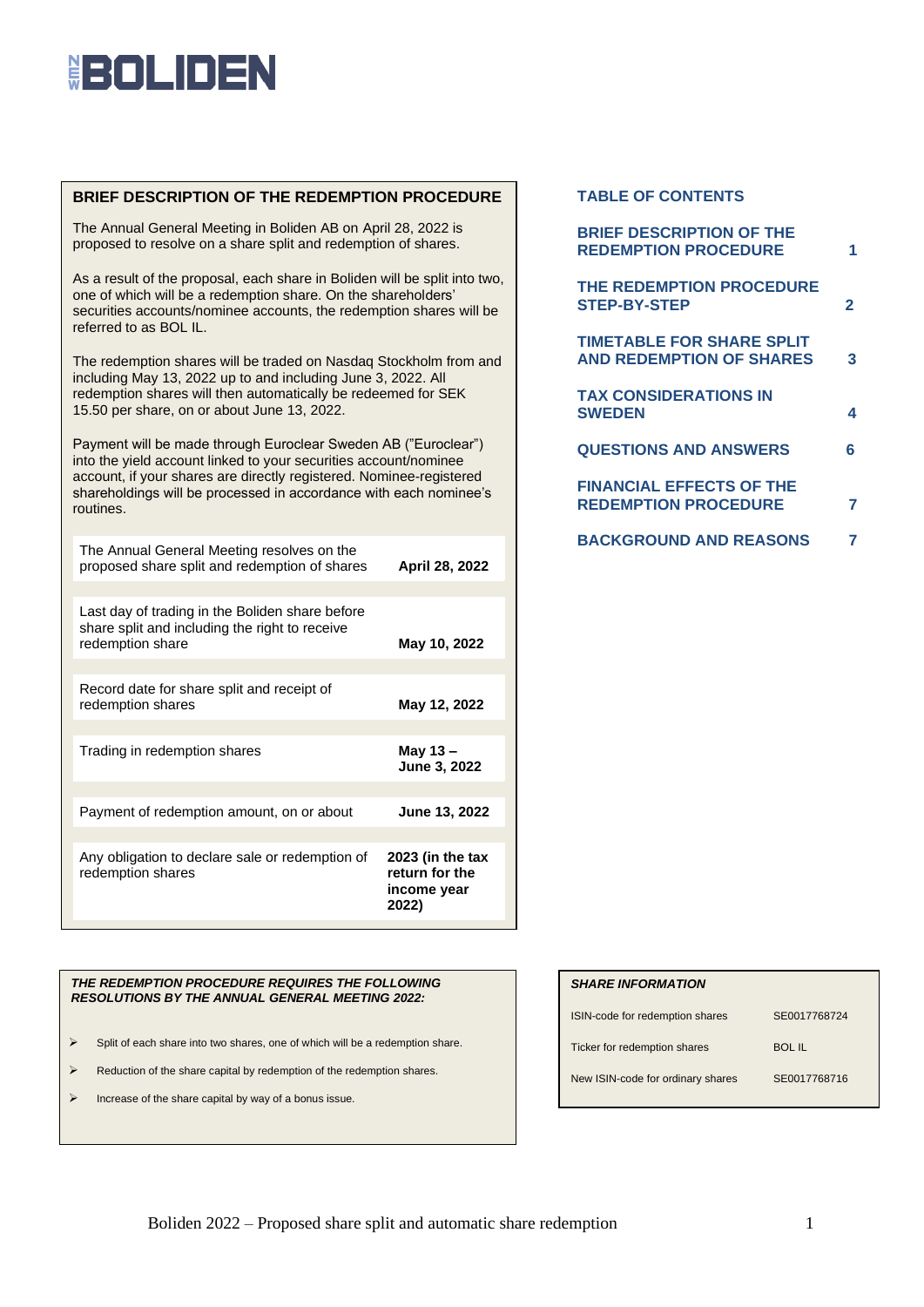# BOLIDE Ë

# **THE REDEMPTION PROCEDURE STEP BY STEP**

### **EXAMPLE:**

Assume that you have 100 shares in Boliden, that the share is traded at SEK 450 on the market and that your shares consequently are valued at SEK 45,000. First, on each share an ordinary dividend of SEK 10.50 is paid. Through the share split and redemption procedure, each share is then split into two shares, one of which is a redemption share valued at SEK 15.50. After the dividend and the share split, the theoretical price of the Boliden share will then be SEK 424 (450 – 10.50 – 15.50). You can keep the redemption share until it is redeemed, or sell it during the trading period. You will eventually have:

- $\bullet$  100 shares in Boliden x SEK 424.00 = SEK 42.400
- Dividend from 100 shares in Boliden x SEK 10.50 = SEK 1,050
- Cash payment for 100 redemption shares x SEK 15.50 = SEK 1,550

This means that you have the same number of Boliden shares before as after the redemption procedure (100) and that you have received cash payments totalling SEK 2,600 (SEK 15.50 for each redemption share and SEK 10.50 for each share through the ordinary dividend).

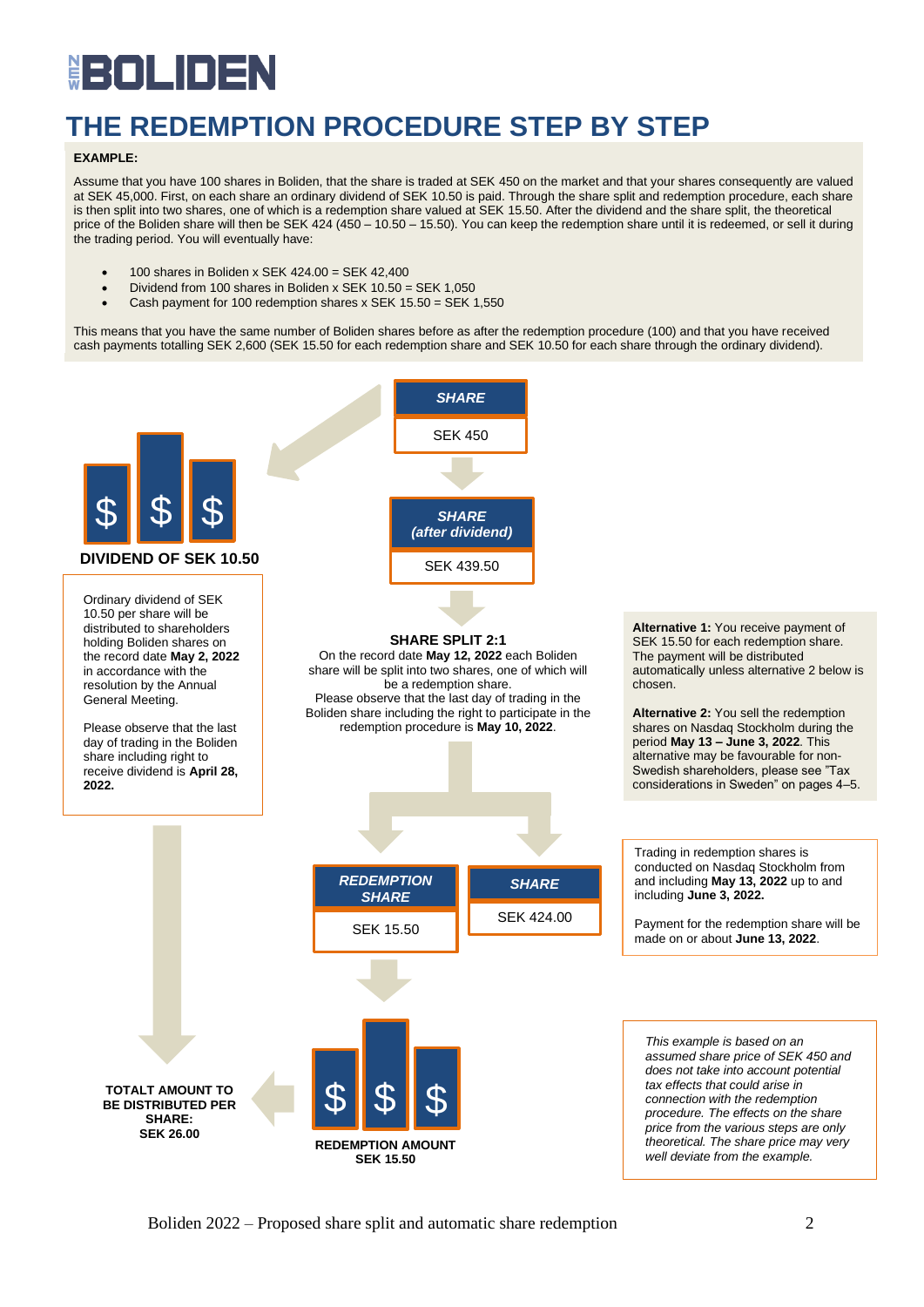# **BOLIDEN**

# **TIMETABLE FOR SHARE SPLIT AND REDEMPTION OF SHARES**

| <b>ACTION</b>                                                                                                                | <b>DATE</b><br>2022                                        | <b>PLEASE NOTE THAT</b>                                                                                                                                                                                                                                                                                                                         |  |  |
|------------------------------------------------------------------------------------------------------------------------------|------------------------------------------------------------|-------------------------------------------------------------------------------------------------------------------------------------------------------------------------------------------------------------------------------------------------------------------------------------------------------------------------------------------------|--|--|
| Annual General Meeting in Boliden.<br>Resolution on share split and redemption of<br>shares.                                 | April 28                                                   | Any person who wishes to participate in the Annual<br>General Meeting must be recorded as a shareholder in<br>the share register prepared as of April 20, 2022, and<br>must notify the Company of the intent to participate by<br>no later than April 22, 2022.<br>Please see the convening notice for further information.                     |  |  |
| Last day of trading in the Boliden share<br>before share split and including the right to receive<br>redemption shares.      | May 10                                                     | This is the last day to buy Boliden shares<br>with the right to participate in the redemption<br>procedure.                                                                                                                                                                                                                                     |  |  |
| First day of trading in the Boliden share<br>following the share split, excluding the<br>right to receive redemption shares. | May 11                                                     | Shares purchased as from this day will not entitle to<br>participate in the redemption procedure. As from<br>this day the Boliden share is traded at a new share<br>price (after the share split).                                                                                                                                              |  |  |
| Record date for share split and for receipt of<br>redemption shares.                                                         | <b>May 12</b>                                              | Each Boliden share held by the shareholders this<br>day will be split into two shares, one of which will be<br>a redemption share.                                                                                                                                                                                                              |  |  |
| First day of trading in redemption shares.                                                                                   | <b>May 13</b>                                              | The redemption share is booked into the<br>shareholders' securities account.                                                                                                                                                                                                                                                                    |  |  |
| Last day of trading in redemption shares.                                                                                    | June 3                                                     | Last day for sale or purchase of redemption<br>shares on Nasdaq Stockholm.                                                                                                                                                                                                                                                                      |  |  |
| Record date for redemption.                                                                                                  | June 8                                                     | Shareholders holding redemption shares this day will<br>automatically receive the redemption amount.                                                                                                                                                                                                                                            |  |  |
| Payment of redemption amount.                                                                                                | On or about<br>June 13                                     | The redemption amount will be distributed<br>through Euroclear into the yield account linked to<br>the securities account, for shareholders with<br>securities accounts directly<br>registered with Euroclear.<br>Payments with respect to nominee-registered<br>shareholdings will be processed in accordance with each<br>nominee's routines. |  |  |
| Declaration of redemption or sale of<br>redemption shares                                                                    | 2023 (in the tax<br>return for the<br>income year<br>2022) | Please see the summary of tax considerations, pages<br>$4 - 5.$                                                                                                                                                                                                                                                                                 |  |  |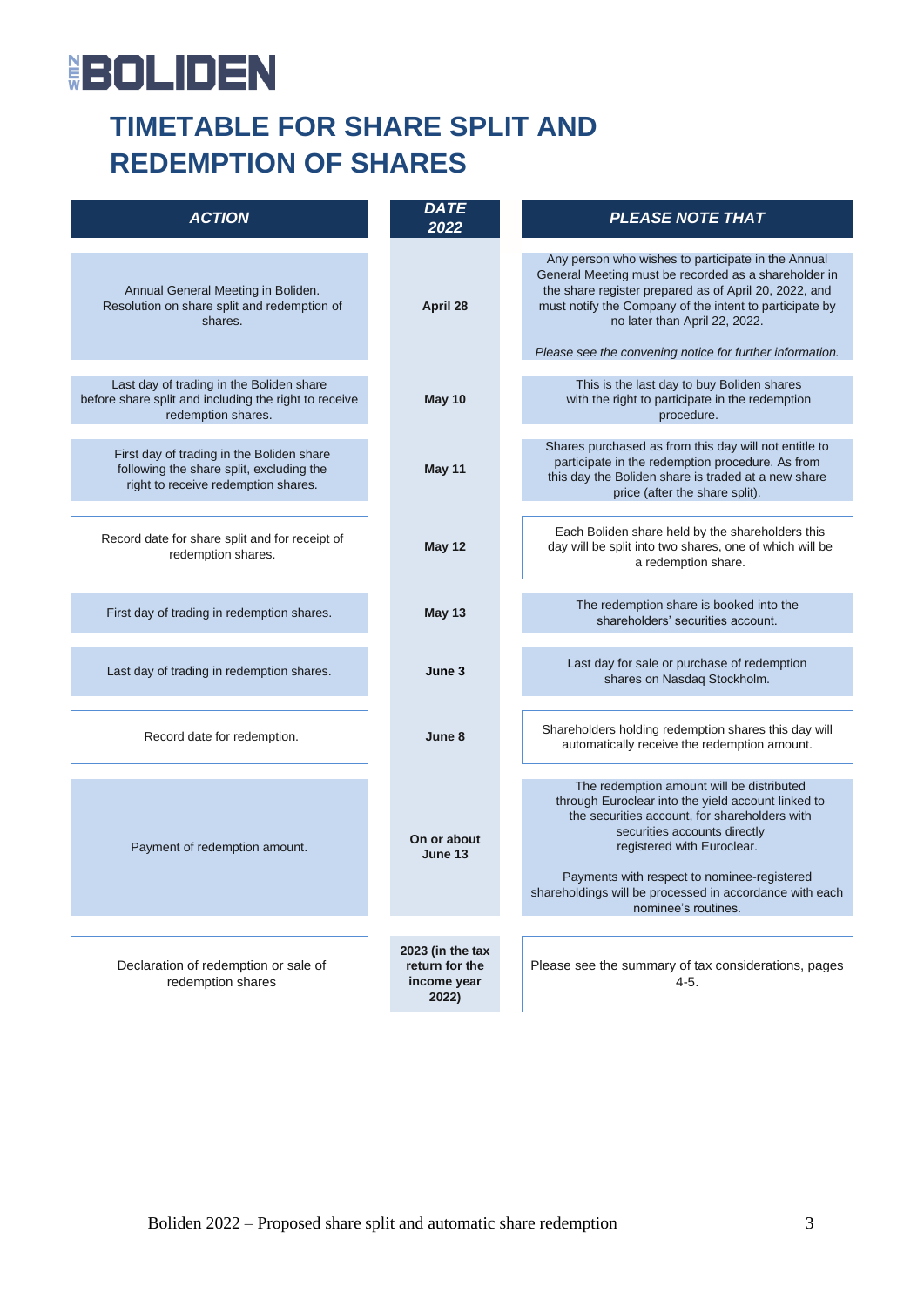# **IROLIDEN TAX CONSIDERATIONS IN SWEDEN**

**Below is a summary of certain Swedish tax regulations relevant to shareholders in Boliden as a result of the redemption procedure.**

## *TAX CONSIDERATIONS FOR SHAREHOLDERS IN SWEDEN*

## RECEIPT OF REDEMPTION SHARES

The receipt of redemption shares in connection with a share split does not as such give rise to any taxation. Instead, the acquisition cost of the original Boliden shares will be allocated between the redemption shares and the ordinary shares after the share split. The allocation will be carried out based on the market values of the redemption shares and the ordinary shares, respectively, at the time of the share split and the separation of the redemption shares from the original shares. Boliden will seek recommendations from the Swedish Tax Agency on how this allocation should be carried out. The Swedish Tax Agency's recommendations will then be published on Boliden's website (www.boliden.com) and on the Swedish Tax Agency's website (www.skatteverket.se), ahead of the tax return for the income year 2022.

## REDEMPTION AND SALE OF REDEMPTION SHARES

Redemption of shares and sale of redemption shares normally gives rise to capital gains taxation. A capital gain or capital loss is calculated as the difference between the payment received, after deduction of any sales costs, and the tax basis. The payment received for redeemed shares is the redemption amount. For shares sold in the market, the payment received is the sales price.

The tax basis for redemption shares that are received through the share split is calculated by allocating the acquisition cost as described above under the heading "Receipt of redemption shares". The tax basis of shares acquired in the market is the actual acquisition cost for the shares. The tax basis of all shares "of the same series and type" are added together and calculated collectively in accordance with the "average cost method". It should be noted that the redemption shares are not considered to be of the same series and type as the ordinary Boliden shares. For listed shares, the tax basis may alternatively be determined in accordance with a notional method (Sw. *schablonmetoden*) to 20% of the sales price after deduction of sales costs.

For i**ndividuals**, **capital gains** are taxed as capital income. The tax rate is 30%. **Capital losses** on listed shares are fully deductible against taxable capital gains during the same year on shares and other equity-related listed securities except for units in Swedish investment funds that consist solely of Swedish receivables (Sw. *räntefonder*). Capital losses on shares that cannot be offset in this way are to 70% deductible against other income from capital. If there is an overall deficit of capital income, a reduction of tax on income from employment and business operations, as well as real estate tax and municipal property charges, is allowed. A tax reduction of 30% is allowed for deficits that do not exceed SEK 100,000 and of 21% as regards any remaining deficit.

Deficits cannot be carried forward to subsequent fiscal years. If the redemption shares are held through an investment savings account (Sw. *investeringssparkonto*), special rules on notional taxation apply instead of the rules described above.

For **limited liability companies**, **capital gains** on shares that are not deemed to be held for "business purposes" are taxed as income from business operations at a tax rate of 20.6%. Deductible **capital losses** on shares and other equity-related securities may normally be offset only against taxable capital gains on shares and other equity-related securities. However, if certain conditions are met, such capital losses may be offset against capital gains in other companies within the same corporate group, provided that the requirements for group contributions (Sw. *koncernbidrag*) are met. A capital loss that cannot be utilised during a given year may be carried forward and be utilised against eligible capital gains in subsequent fiscal years.

### *EXAMPLE*

Assume that you have 100 Boliden shares as follows:

- You have an average acquisition cost of SEK 400 per share prior to the share split (for example, you bought 50 shares for SEK 390 per share and 50 shares for SEK 410 per share).
- The trading price at the time of the share split is SEK 450.
- The trading price of the redemption share is SEK 15.50.

Assume that the Swedish Tax Agency in its recommendations will determine that 3.4% (15.50/450) of the acquisition cost for one original share shall be allocated to the redemption share received, and that the remaining 96.6% shall be allocated to the ordinary share:

- The acquisition cost for the redemption share will then be SEK 13.60 (3.4% of SEK 400).
- The acquisition cost for the ordinary share will be SEK 386.40 per share (96.6% of SEK 400).

**Thus, when the redemption shares are redeemed or sold this will result in a capital gain of (15.50 x 100) – (13.60 x 100) = SEK 190.**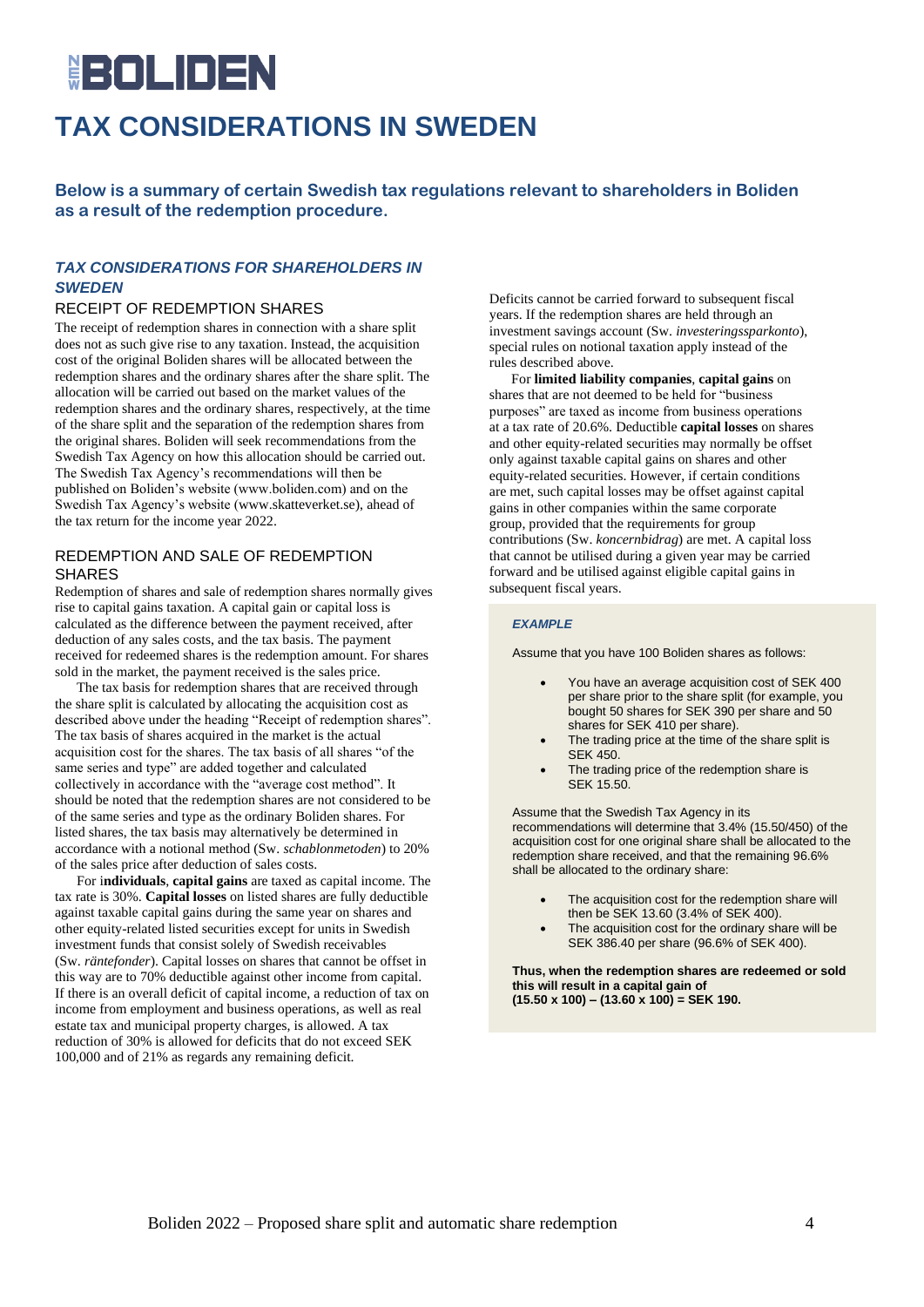# <u>IROLIDEN</u>

## *CERTAIN TAX CONSIDERATIONS FOR SHAREHOLDERS OUTSIDE SWEDEN*

For shareholders who are not tax resident in Sweden, the redemption of shares is treated as a dividend, which means that Swedish withholding tax is normally imposed on the received redemption amount. The withholding tax rate is 30% but is usually reduced under tax treaties between Sweden and other countries. The withholding tax is normally deducted by Euroclear or, in the case of nominee-registered shares, by the nominee. Swedish withholding tax is imposed regardless of whether redemption shares have been received through the share split or have been acquired in the market. However, a refund of such part of the withholding tax that is referable to the shareholder's acquisition cost for the shares or, provided that the shares are listed, 20% of the redemption amount, may be obtained if a request for a refund is filed with the Swedish Tax Agency. The acquisition cost is usually allocated between the redemption shares and the ordinary shares as mentioned in the example on the previous page. A request for a refund must be made in writing and be submitted to the Swedish Tax Agency no later than during the fifth calendar year following the redemption payment.

For shareholders that are legal entities resident within the EU, there is normally no Swedish withholding tax if the shareholder holds 10% or more of the capital in the company whose shares are redeemed, provided that certain conditions are met.

Shareholders not tax resident in Sweden and who are not conducting business operations from a permanent establishment in Sweden are generally not subject to capital gains taxation in Sweden on the sale of shares. However, such shareholders may be liable for tax in their country of residence. Under a specific rule, individuals that are not tax resident in Sweden may be subject to capital gains taxation in Sweden on the sale of Swedish shares if they have been resident or lived permanently in Sweden at any time during the year of the sale or the ten calendar years immediately preceding the year of the sale. However, the application of this rule may be limited by tax treaties between Sweden and other countries.

IT SHOULD BE NOTED THAT NORMALLY NO SWEDISH WITHHOLDING TAX IS IMPOSED IF THE REDEMPTION SHARES ARE SOLD ON NASDAQ STOCKHOLM.

*The summary of Swedish tax considerations is based on regulations and practice currently in force and is intended as general information only for shareholders in Boliden. The summary does not cover situations in which securities are held as current assets in business operations or are held by partnerships. Neither does it cover the special tax regulations that apply to certain corporate categories, nor the rules on tax-exempt capital gains (including non deductibility in the event of capital losses) and dividends on shares considered to be held for "business purposes". Nor does the summary cover the special rules that may apply to holdings in companies that have previously been closely-held companies or to shares that have been acquired based on such a holding. Shares held in a so called investment savings account (Sw. investeringssparkonto) and that are subject to special rules on notional taxation are not covered by the summary. For shareholders that are not tax resident in Sweden, regulations in the shareholder's country of residence and in tax treaties between Sweden and other states may also have an impact on the tax consequences.*

**The tax implications for each shareholder depend on the shareholder's specific circumstances. Each shareholder should thus consult a tax adviser for information on the specific tax consequences that may arise in the individual case.**



Boliden 2022 – Proposed share split and automatic share redemption 5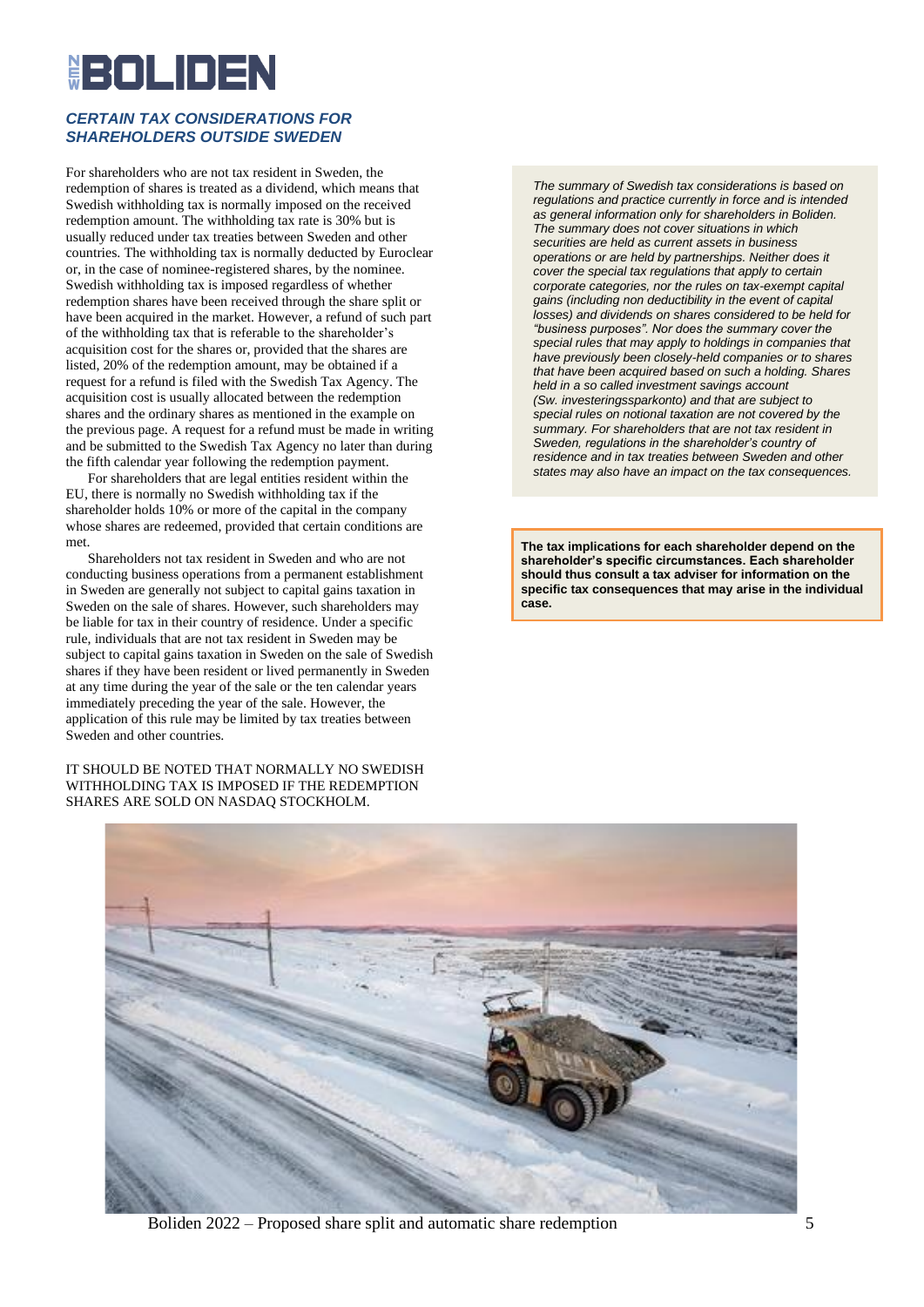# **HEIOLINEN**

# **QUESTIONS AND ANSWERS**

## concerning the share split and redemption procedure

#### **What are the consequences of the share split and redemption procedure for me as a shareholder?**

Assuming that the Annual General Meeting resolves on a share split and redemption of shares in accordance with the Board of Directors' proposal, each Boliden share will be split into two shares, one of which will be a redemption share that automatically will be redeemed for SEK 15.50. The redemption procedure may result in an obligation for you to declare the sale or redemption of redemption shares next year, 2023, in the tax return for the income year 2022.

#### **When will I receive the redemption shares?**

The redemption shares are booked into your securities account/nominee account after the record date on May 12, 2022. The shareholders will receive a VP-notice as confirmation of the number of redemption shares received. On the shareholders' securities accounts/nominee accounts the redemption share will be referred to as BOL IL.

#### **When will the payment in the redemption procedure be distributed?**

All redemption shares will automatically be redeemed for SEK 15.50 per share, which will be paid on or about June 13, 2022. The redemption amount will be distributed through Euroclear into the yield account linked to your securities account/nominee account. A VP-notice will be sent to confirm the payment. In connection with the payment, the redemption shares will be removed from the shareholders' securities account/nominee account (no VP-notice will be sent).

Shareholders who wish to receive payment earlier may choose to sell their redemption shares on Nasdaq Stockholm during the period from and including May 13, 2022 up to and including June 3, 2022 at the prevailing market price.

#### **Why does Boliden propose a share redemption procedure?**

Boliden has generated substantial cash flows over the past year and the financial position is strong. The net debt/equity ratio at the year-end was minus 2 percent, which means that the balance sheet is stronger than Boliden's target of about 20 per cent at economic peaks. The Board proposes that the Annual General Meeting resolves on an automatic share redemption, which will not jeopardise the ability to handle any deterioration in market terms nor the ability to finance additional growth.

#### **Why does Boliden not propose a one-off dividend instead?**

Dividend to the shareholders is paid annually in accordance with Boliden's dividend policy, under which the dividend shall amount to about one third of the profit after tax. Redemption of shares is an additional measure taken to adjust Boliden's capital structure. Compared to a one-off dividend, redemption of shares may, from a taxation point of view, be of advantage to certain shareholders.

#### **Why does not Boliden instead repurchase shares over the market?**

The objective is to distribute capital to the Company's shareholders and it is important that each shareholder receives its share of the distributed amount. This cannot be achieved by way of repurchase of shares over the market, where only the shareholders who choose to sell their shares will participate.

#### **What are the majority requirements for the decision by the Annual General Meeting?**

The decision must be supported by shareholders holding at least two-thirds of the votes cast and the shares represented at the Annual General Meeting

#### **What are my options in connection with the redemption procedure?**

You can choose either to:

1. do nothing. You will then automatically receive SEK 15.50 per share for your redemption shares when these are redeemed, or to

2. sell all or some of your redemption shares on Nasdaq Stockholm during the period from and including May 13, 2022 up to and including June 3, 2022.

#### **Do I need to do anything now, or later on?**

The redemption procedure is fully automatic and requires no action from you as a shareholder. If you take no action you will automatically receive SEK 15.50 per share when the redemption shares are redeemed.

#### **What are the tax consequences for me as a Swedish shareholder upon redemption of the redemption shares?**

If you are tax resident in Sweden, you must report the redemption of the redemption shares as a sale of shares, see "Tax considerations in Sweden" on pages 4–5. A capital gain or capital loss is calculated, which means that you may deduct part of the acquisition cost for the original share from the redemption amount.

#### **What are the tax consequences for me as a Swedish shareholder upon a sale (disposal) of redemption shares?**

The tax consequences are the same as for redemption of shares. Please see the answer to the previous question.

#### **What are the tax consequences for me as a non-Swedish shareholder upon redemption of redemption shares?**

If you are not tax resident in Sweden and you participate in the redemption procedure and your shares are redeemed, you are normally subject to Swedish withholding tax, please see "Tax considerations in Sweden" on pages 4–5. Withholding tax will thus be withheld in connection with the payment of the redemption amount.

#### **What are the tax consequences for me as a non-Swedish shareholder upon a sale of the redemption shares?**

No Swedish withholding tax is imposed if the redemption shares are sold in the market, please see "Tax considerations in Sweden" on pages 4–5.

#### **Are there advantages of selling or keeping the redemption shares?**

If you are not tax resident in Sweden there may be tax related advantages in selling your redemption shares. Please see "Tax considerations in Sweden" on pages 4–5.